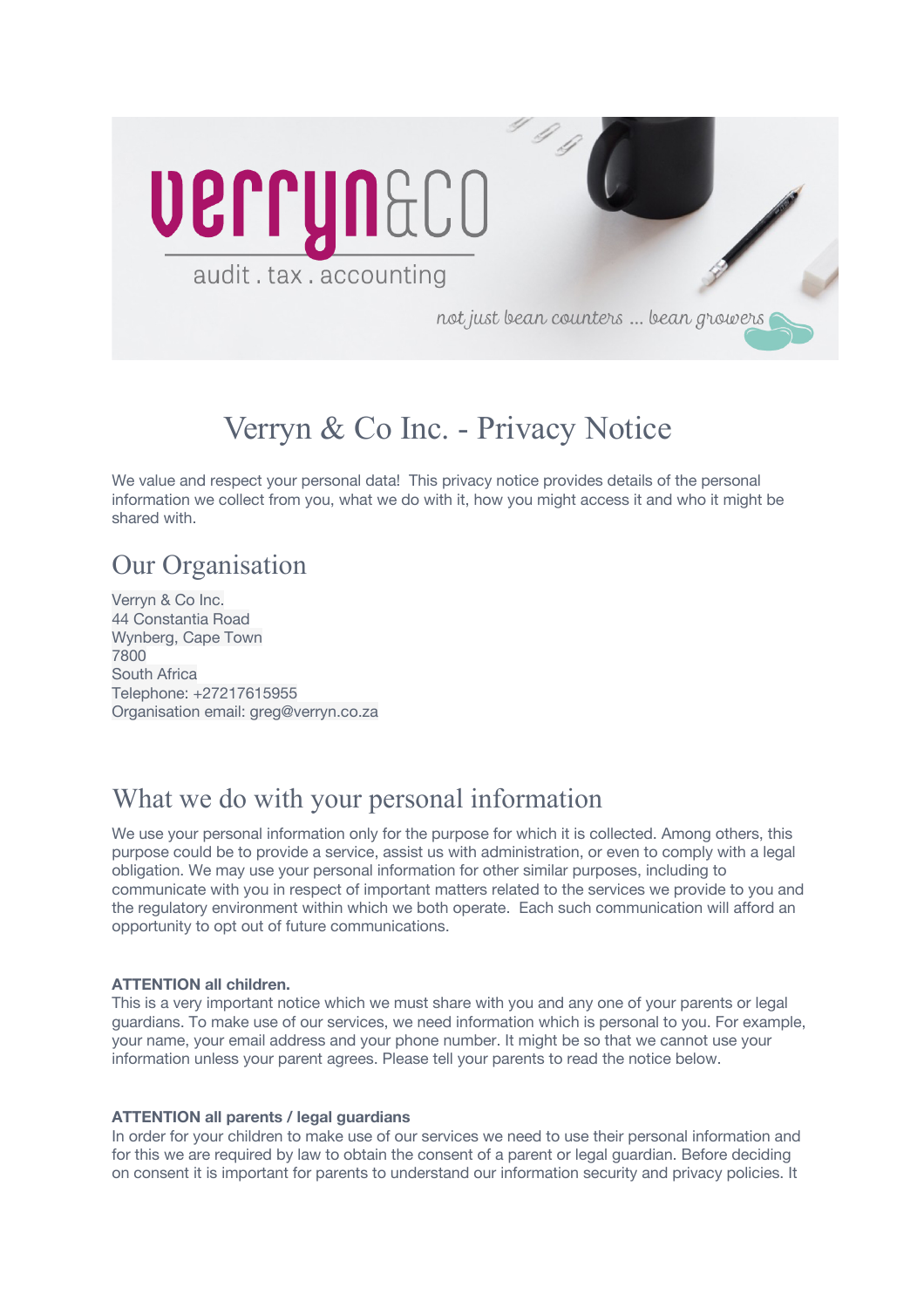is equally important for parents to explain to children, the implications of not providing our organisation with the proper consent. A link to our consent form can be found wherever we collect personal information of children.

From **our service providers, suppliers, consultants and contractors** we collect, use and retain personal information for the following purposes and periods, with the applicable lawful basis.

| <b>Processing purpose</b> | Lawful basis                            | <b>Retention period</b>  |
|---------------------------|-----------------------------------------|--------------------------|
| For record retention      | S15 - To comply with revenue collection | Until tax or other legal |
| purposes                  | law as per the SARS Act                 | retention period expires |

From m**inor children of our existing clients** we collect, use and retain personal information for the following purposes and periods, with the applicable lawful basis.

| <b>Processing purpose</b>                            | <b>Lawful basis</b>                                                           | <b>Retention period</b>                              |
|------------------------------------------------------|-------------------------------------------------------------------------------|------------------------------------------------------|
| To enable us to<br>provide an agreed<br>upon service | S11 - To conclude or perform a contract to<br>which the data subject is party | Until tax or other legal<br>retention period expires |

From our **Customers / Clients** we collect, use and retain personal information for the following purposes and periods, with the applicable lawful basis.

| <b>Processing purpose</b>                                                  | <b>Lawful basis</b>                                                           | <b>Retention period</b>                              |
|----------------------------------------------------------------------------|-------------------------------------------------------------------------------|------------------------------------------------------|
| Auditing and taxation<br>services                                          | S11 - To conclude or perform a contract to<br>which the data subject is party | Until tax or other legal<br>retention period expires |
| <b>Business advisory</b><br>services                                       | S11 - To conclude or perform a contract to<br>which the data subject is party | Until tax or other legal<br>retention period expires |
| Payroll, bookkeeping<br>and company<br>secretarial and related<br>services | S11 - To conclude or perform a contract to<br>which the data subject is party | Until tax or other legal<br>retention period expires |
| To inform clients of<br>matters relevant to the<br>services we provide     | S11 - It is in the legitimate interest of you,<br>our client                  | Until consent withdrawn                              |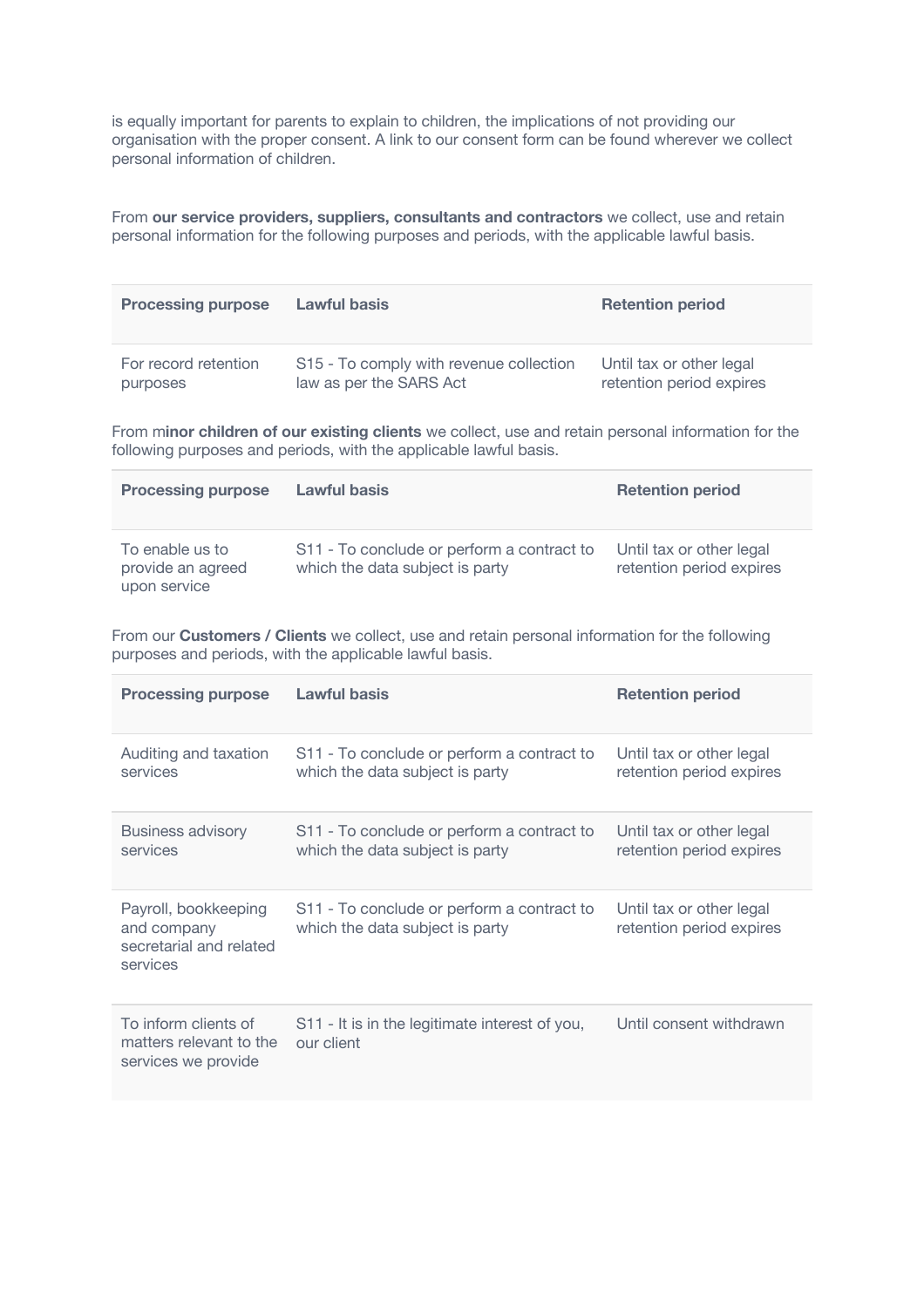From our **Prospective Employees** we collect, use and retain personal information for the following purposes and periods, with the applicable lawful basis.

| <b>Processing purpose</b> | <b>Lawful basis</b>                                                           | <b>Retention period</b>                              |
|---------------------------|-------------------------------------------------------------------------------|------------------------------------------------------|
| Employee recruitment      | S11 - To conclude or perform a contract to<br>which the data subject is party | Until tax or other legal<br>retention period expires |

## What personal information do we collect?

We only collect the minimum amount of information that is relevant to the purpose. If you interact with us on the internet, the personal information we collect depends on whether you just visit our website or, use our services. If you visit our website, your browser transmits some data automatically, such as your browsing times, the data transmitted and your IP address.

If you use our services, personal information is virtually always required to fulfill the requirements of that service.

Generally, we collect the following personal information. If there is any *specific* personal information to collect, we will indicate as such, at or near the time of collection.

- Identification number
- Additional identifying information
- Online identifier information
- Personal opinions, views or preferences
- Telephone number
- Confidential correspondence
- Email address particulars
- Financial, accounting, payroll and business related information & banking details
- Physical address particulars
- Education history details
- Employment history details where applicable

Special personal information could be about your health, your racial or ethnic origin, your trade union membership etc. We collect the following special personal information, under the appropriate lawful basis.

- Trade union membership
	- o S30 We comply with provisions concerning a data subject's trade union membership
- Criminal behaviour allegations
	- $\circ$  S33 We comply with provisions concerning a data subject's criminal behaviour or biometric information
- Health or sex life
	- $\circ$  S32 We comply with provisions concerning a data subject's health or sex life
- **Race or ethnic origin** 
	- o S29 We comply with provisions concerning a data subject's race or ethnic origin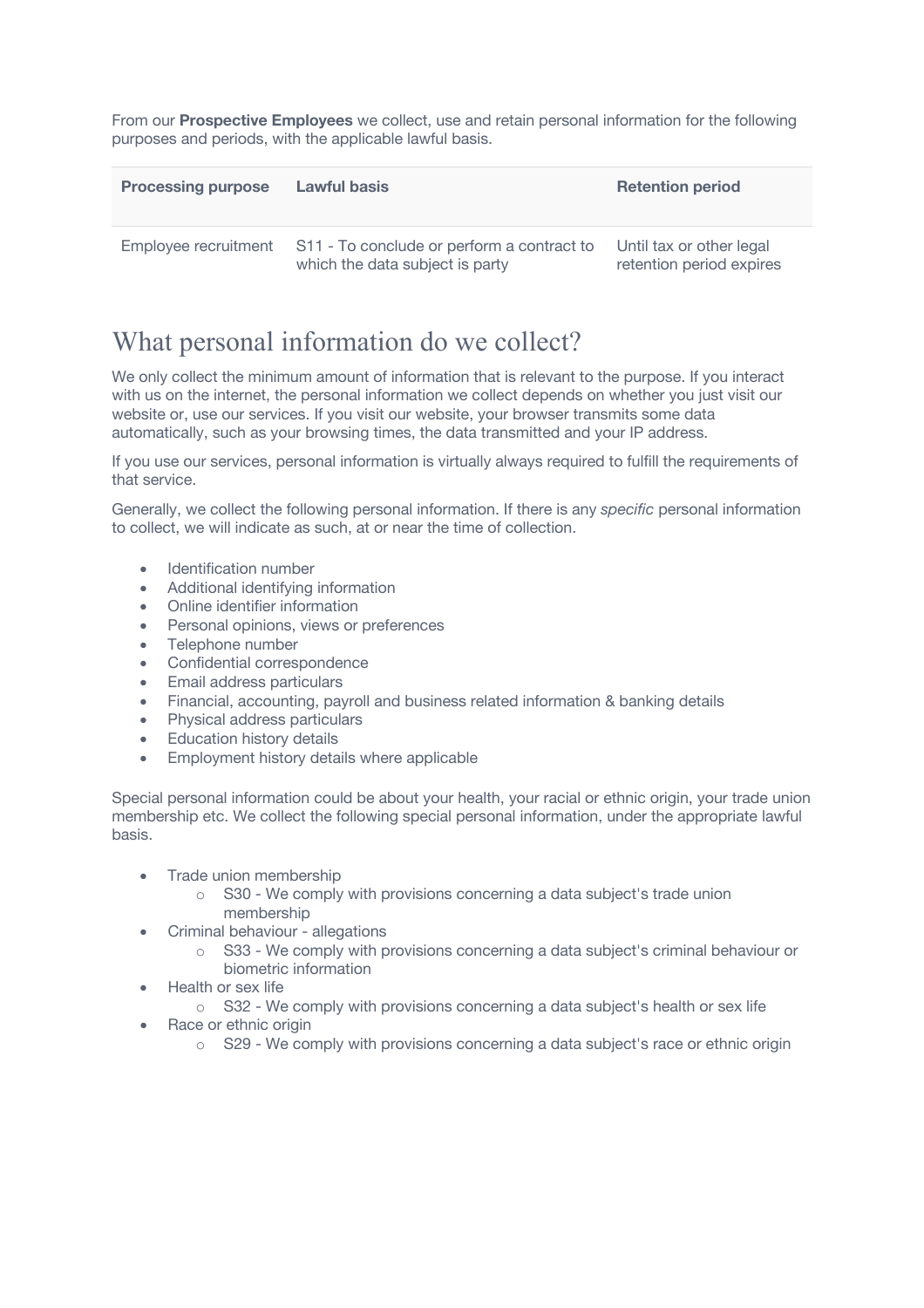## We collect your personal information from the following indirect sources

| Data subject type                                                      | Personal<br>information type             | <b>Indirect source name</b> |
|------------------------------------------------------------------------|------------------------------------------|-----------------------------|
| Minor children of<br>our existing clients                              | Additional<br>identifying<br>information | Parent or legal guardian    |
| Customers / Clients                                                    | Additional<br>identifying<br>information | Another responsible party   |
| Prospective<br>Employees                                               | Additional<br>identifying<br>information | Recruitment agencies        |
| Prospective<br>Employees                                               | Online identifier                        | Recruitment agencies        |
| Minor children of<br>our existing clients                              | Online identifier                        | Parent or legal guardian    |
| Customers / Clients                                                    | Online identifier                        | Another responsible party   |
| Our service<br>providers, suppliers,<br>consultants and<br>contractors | Physical address                         | Website or social media     |
| Prospective<br>Employees                                               | Physical address                         | Recruitment agencies        |
| Minor children of<br>our existing clients                              | Physical address                         | Parent or legal guardian    |
| Minor children of<br>our existing clients                              | Identification<br>Number                 | Parent or legal guardian    |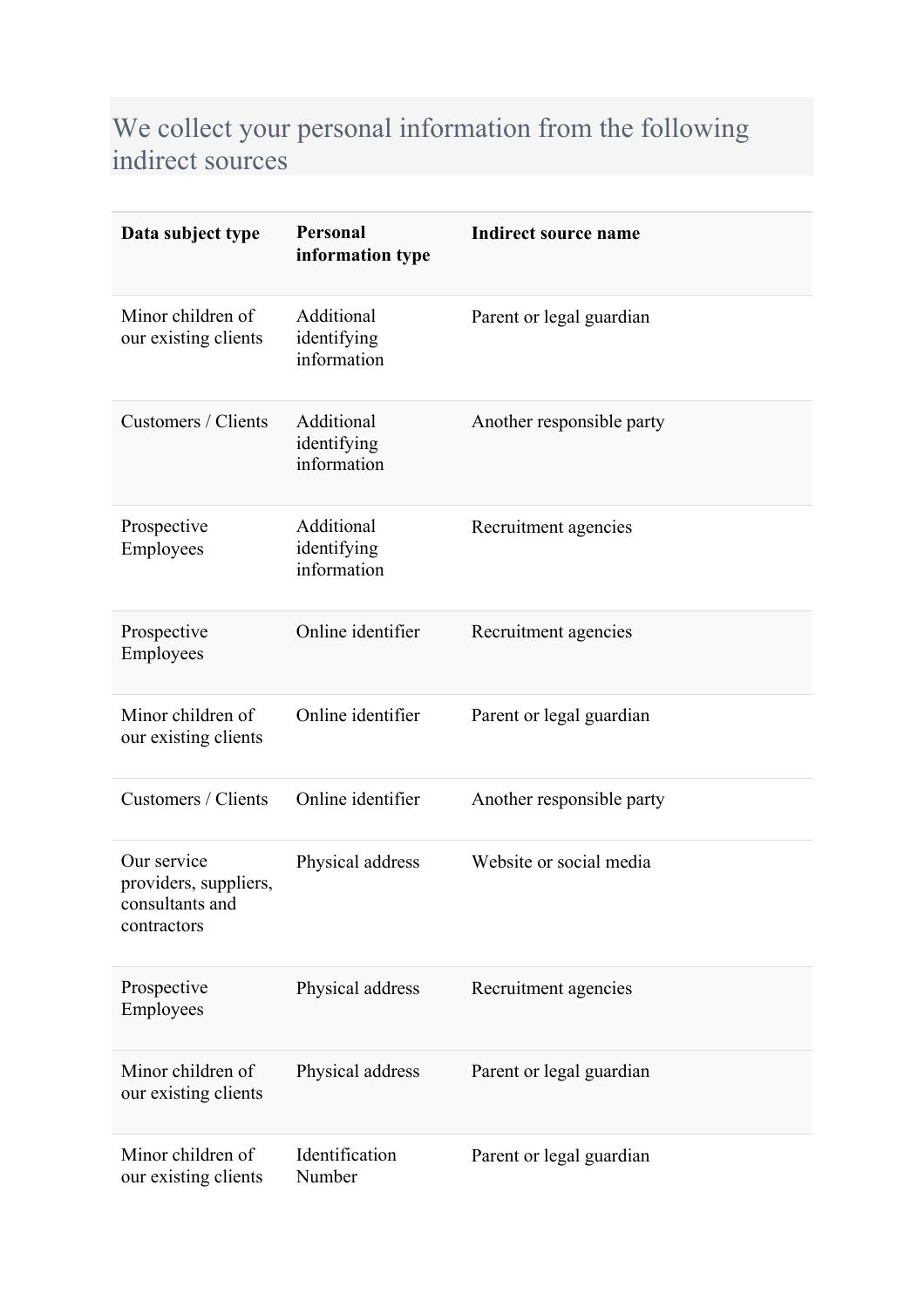| Prospective<br>Employees                                               | Identification<br>Number       | Recruitment agencies      |
|------------------------------------------------------------------------|--------------------------------|---------------------------|
| Customers / Clients                                                    | Identification<br>Number       | Another responsible party |
| Minor children of<br>our existing clients                              | Telephone number               | Parent or legal guardian  |
| Prospective<br>Employees                                               | Telephone number               | Recruitment agencies      |
| Our service<br>providers, suppliers,<br>consultants and<br>contractors | Telephone number               | Website or social media   |
| Customers / Clients                                                    | Confidential<br>Correspondence | Another responsible party |
| Prospective<br>Employees                                               | Confidential<br>Correspondence | Recruitment agencies      |
| Prospective<br>Employees                                               | <b>Education history</b>       | Recruitment agencies      |
| Customers / Clients                                                    | Employment history             | Another responsible party |
| Prospective<br>Employees                                               | Email address                  | Recruitment agencies      |
| Our service<br>providers, suppliers,<br>consultants and<br>contractors | Email address                  | Website or social media   |
| Minor children of<br>our existing clients                              | Email address                  | Parent or legal guardian  |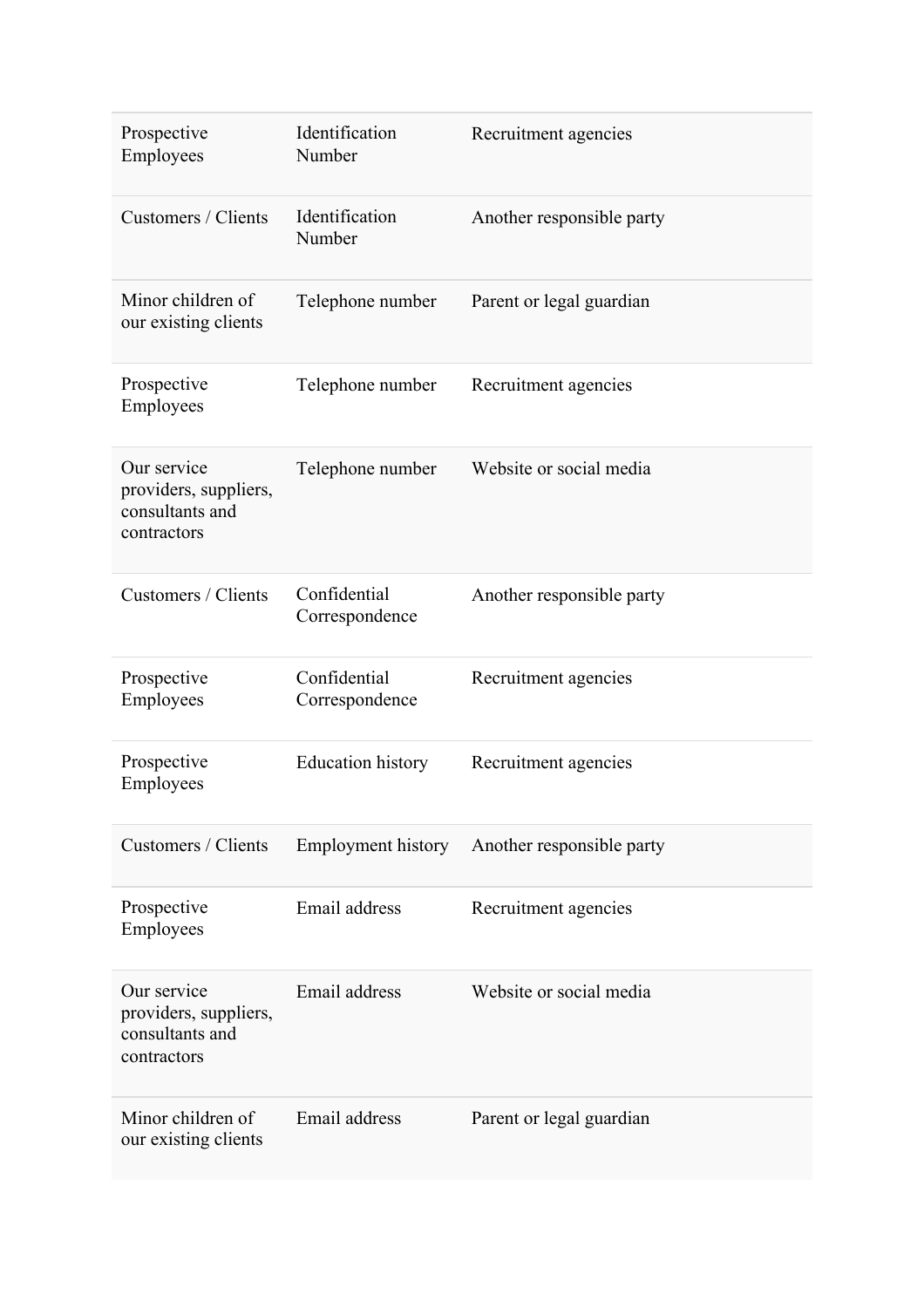| Minor children of<br>our existing clients | Email address                                                                                 | Another responsible party   |
|-------------------------------------------|-----------------------------------------------------------------------------------------------|-----------------------------|
| Minor children of<br>our existing clients | Email address                                                                                 | <b>SARSEfiling portal</b>   |
| Minor children of<br>our existing clients | Financial,<br>accounting, payroll<br>and business related<br>information &<br>banking details | Parent or legal guardian    |
| Customers / Clients                       | Financial,<br>accounting, payroll<br>and business related<br>information &<br>banking details | Another responsible party   |
|                                           |                                                                                               |                             |
| Data subject type                         | <b>Special personal</b><br>information type                                                   | <b>Indirect source name</b> |
| Prospective<br>Employees                  | Criminal behaviour -<br>allegations                                                           | Recruitment agencies        |
| Prospective<br>Employees                  | Health or sex life                                                                            | Recruitment agencies        |
| Prospective<br>Employees                  | Race or ethnic<br>origin                                                                      | Recruitment agencies        |
| Customers / Clients                       | Race or ethnic<br>origin                                                                      | Another responsible party   |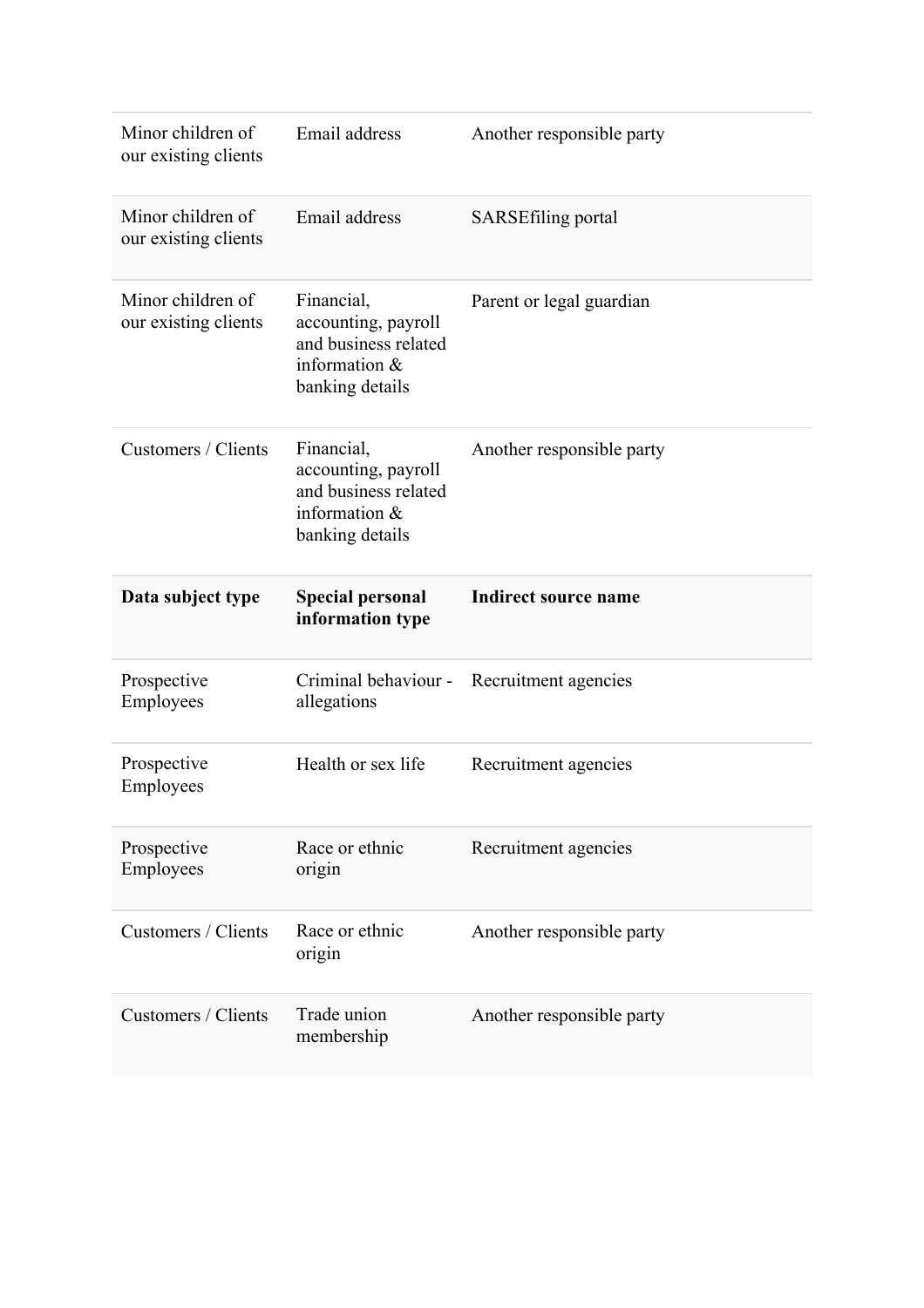# Who might we share your personal information with?

To maintain and improve our services, your personal information may need to be shared with or disclosed to our service providers, other responsible parties with whom you have contracted, industry regulators, in some cases, public or legal authorities.

|  |  |  | We transfer personal information to the following organisations: |
|--|--|--|------------------------------------------------------------------|
|  |  |  |                                                                  |

| Data subject type                                                      | <b>Organisation name</b>                                                        | <b>Type</b>              | Country      |
|------------------------------------------------------------------------|---------------------------------------------------------------------------------|--------------------------|--------------|
| Our service<br>providers, suppliers,<br>consultants and<br>contractors | Our service<br>providers                                                        | Operator                 | South Africa |
| Our service<br>providers, suppliers,<br>consultants and<br>contractors | Regulatory or<br>governmental<br>agencies                                       | <b>Responsible Party</b> | South Africa |
| Minor children of<br>our existing clients                              | Our service<br>providers                                                        | Operator                 | South Africa |
| Minor children of<br>our existing clients                              | Regulatory or<br>governmental<br>agencies                                       | <b>Responsible Party</b> | South Africa |
| Customers / Clients                                                    | Our service<br>providers                                                        | Operator                 | South Africa |
| Customers / Clients                                                    | Regulatory or<br>governmental<br>agencies                                       | <b>Responsible Party</b> | South Africa |
| Customers / Clients                                                    | Various recipients<br>when specifically<br>requested to do so<br>by our clients | <b>Responsible Party</b> | South Africa |
| Prospective<br>Employees                                               | Our service<br>providers                                                        | Operator                 | South Africa |
| Prospective<br>Employees                                               | Recruitment<br>agencies                                                         | Operator                 | South Africa |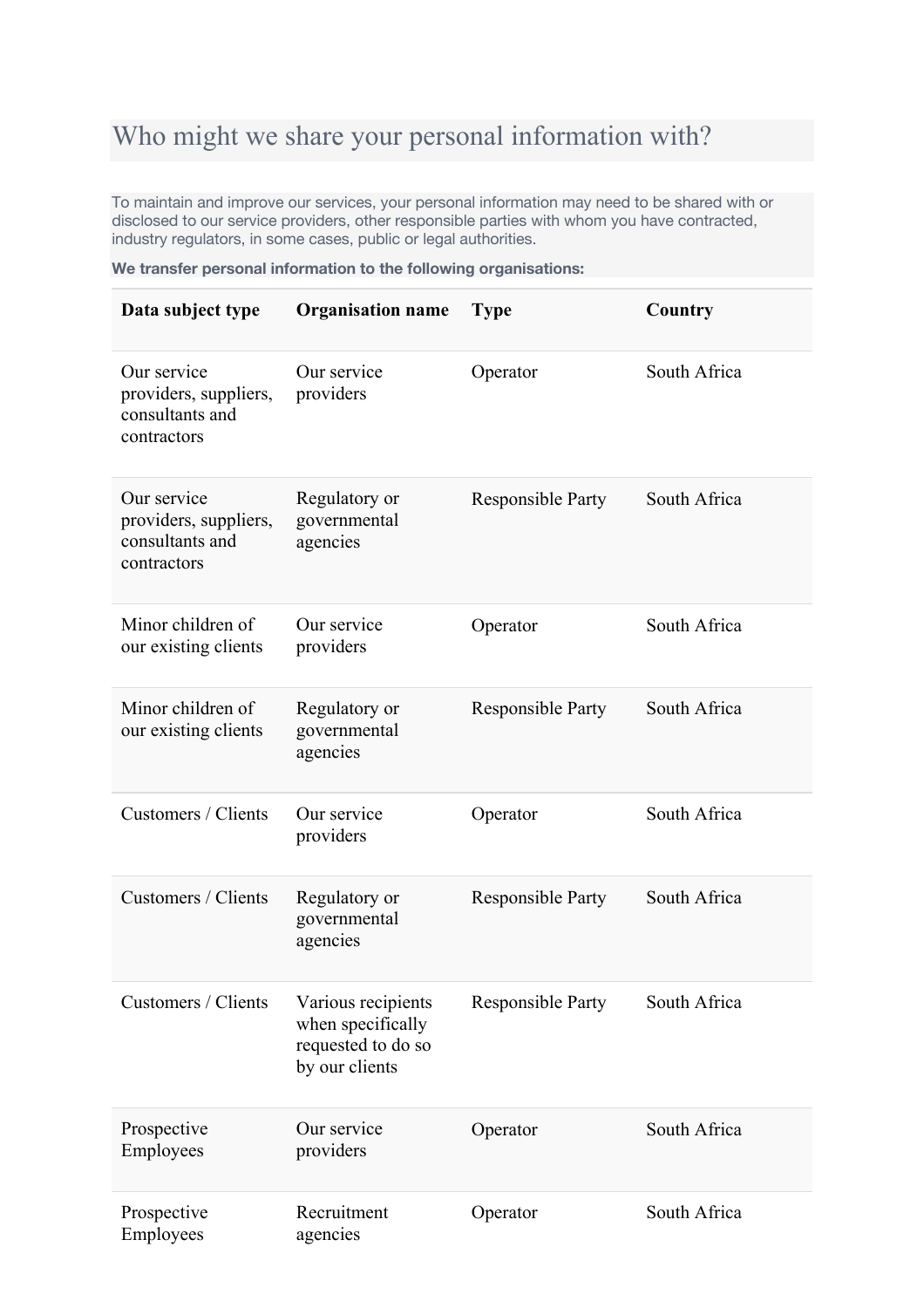| Prospective | Regulatory or            | <b>Responsible Party</b> | South Africa |
|-------------|--------------------------|--------------------------|--------------|
| Employees   | governmental<br>agencies |                          |              |
|             |                          |                          |              |

For the following purposes we may disclose your personal information to authorised third parties because it's in their legitimate interests:

• To inform clients of matters relevant to the services we provide, and the regulatory environment within which we operate.

If we transfer your personal information outside of South Africa, we apply the necessary safeguards which include, confirming whether the receiving country has the proper data protection law, ensuring that there is a binding agreement between parties or, if the transfer is internal to our organisation, commitment to binding corporate rules, or, when specifically requested to do so by you, our client. Details of these safeguards may be obtained by contacting us directly.

## How do we look after personal information?

We limit the amount of personal information collected to only what is fit for the purposes as described above. We restrict, secure and control all of our information assets against unauthorized access, damage, loss or destruction; whether physical or electronic. We retain personal information only for as long as is described above, to respond to your requests, or longer if required by law. If we retain your personal information for historical or statistical purposes we ensure that the personal information cannot be used further. While in our possession, together with your assistance, we try to maintain the accuracy of your personal information.

### How can you access your personal information?

You have the right to request access to any of your personal information we may hold. If any of that information is incorrect, you may request that we correct it. If we are improperly using your information, you may request that we stop using it or even delete it completely.

### **If you would like to make a request to see what personal information of yours we might hold, you may make a request. To this end, please find the contact particulars of our information officer below.**

Where you have previously given your consent to process your personal information, you also have the right to request that we transmit your personal information to a different service provider.

Where it may have been necessary to get your consent to use your personal information, at any moment, you have the right to withdraw that consent. If you withdraw your consent, we will cease using your personal information without affecting the lawfulness of processing based on consent before your withdrawal.

## Our Information Officer

Gregory Speed greg@verryn.co.za Telephone: +27 21 7615955